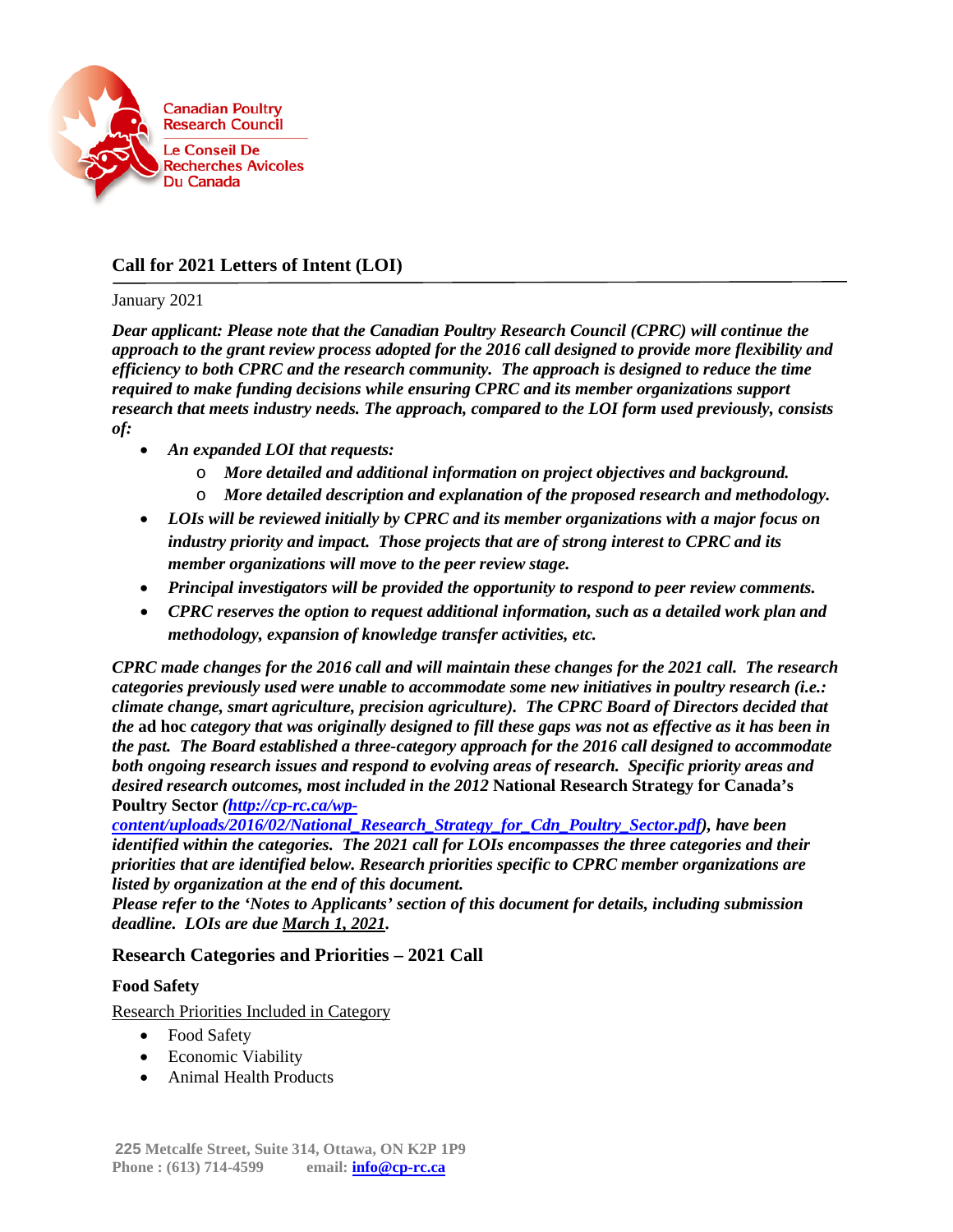- Genetics/Genomics
- Smart Agriculture (Not in 2012 Strategy)

#### **Poultry Health and Welfare**

Research Priorities Included in Category

- Poultry Health
- Poultry Welfare
- Economic Viability
- Genetics/Genomics
- Animal Health Products
- Smart Agriculture (Not in 2012 Strategy)

#### **Productivity and Sustainability**

Research Priorities Included in Category

- Food Security and Affordability
- Economic Viability
- Environment
- Functional and Innovative Poultry Products
- Poultry Feedstuffs
- Genetics/Genomics
- Animal Health Products
- Smart Agriculture (Not in 2012 Strategy)
- Precision Agriculture (Not in 2012 Strategy)
- Climate Change (Not in 2012 Strategy)

**Examples of previously funded projects, grouped by the pre-2021 research categories, are available on the CPRC website [\(www.cp-rc.ca\)](http://www.cp-rc.ca/) at the Programs section.**

### **Notes for Applicants:**

### **Industry review of Letters of Intent (LOIs)**

*Please use the CPRC LOI form for your submission for the CPRC call.* Instructions on completing the form are included in that document.

Please email your completed LOI in **Word** format to [info@cp-rc.ca](mailto:info@cp-rc.ca) by 5:00 pm EST **March 1, 2021**. If you do not receive email confirmation of your submission within two business days, contact the CPRC office.

If your completed LOI does not already include a signature, please also forward a signed electronic scan with a signature to  $\frac{info@cp-rc.ca}{info@cp-rc.ca}$  or hard copy to:

Canadian Poultry Research Council 225 Metcalfe Street Suite 314 Ottawa, ON K2P 1P9

Your electronic submission is due **March 1, 2021**, however signed hard copies need not arrive by that date.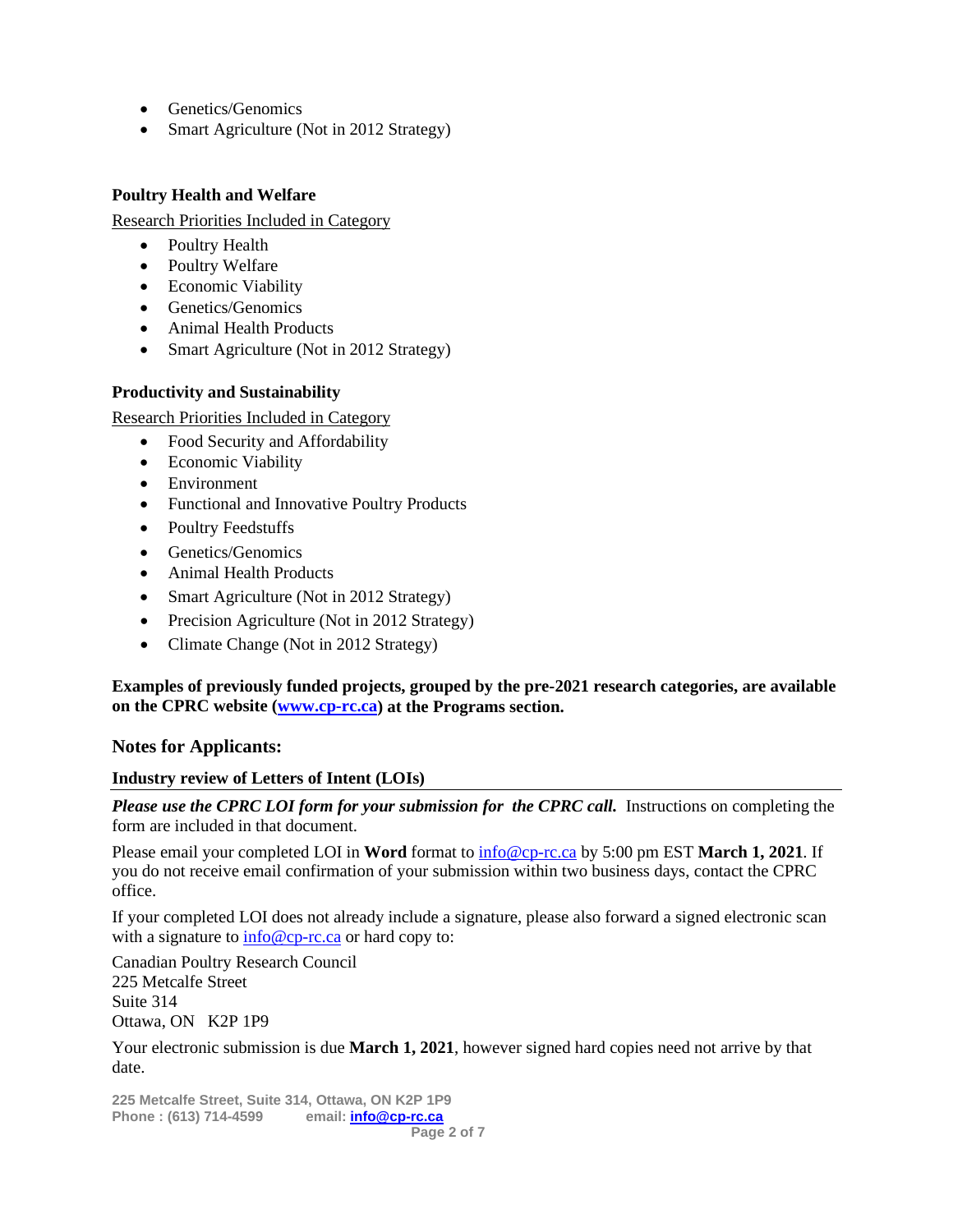### **Budget**

Applicants should limit their requests from CPRC to a maximum total of \$60,000. Budgets exceeding \$60,000 should be discussed with the CPRC office before submitting an application for evaluation.

Industry dollars, whether from CPRC or other industry sources, must be matched with non-industry dollars at a ratio of at least 1:1. Higher leverage ratios are preferred.

#### **Review process**

LOIs will be reviewed on the following criteria:

- **Scientific concept and approach:** The proposal must be scientifically sound, technically feasible, and promise either to generate new knowledge or to apply existing knowledge in an innovative manner.
- **Industry impact:** The proposal must identify how the work will benefit the poultry industry, especially in terms of helping industry reach its research target outcomes, and should outline any additional potential social and/or economic benefits that will be realized in Canada.
- **Knowledge transfer and commercialization:** The proposal should describe how outcomes of the work will be shared with the research community and how it might be utilized by industry, including suggestions on how the resulting technology might be commercialized.

Collaboration among scientists and institutions is encouraged and will be a consideration during the review process.

All applicants will be informed of the CPRC Board decision to accept or reject the LOI after each of the internal and peer review steps identified above.

#### **Future Calls**

With input from academe, government and industry, the CPRC will continually review its research priority list and, if necessary, adjust it to reflect existing and emerging issues of importance to its members. Provided they remain of high importance, individual priority areas will be the subject of future LOI calls at regular intervals so as to promote continuity in existing research programs.

#### **Questions?**

Inquiries regarding this call for Grant Applications should be directed to Dr. Bruce Roberts via email at bruce.roberts@cp-rc.ca or phone at 613-714-4599 ext. 101.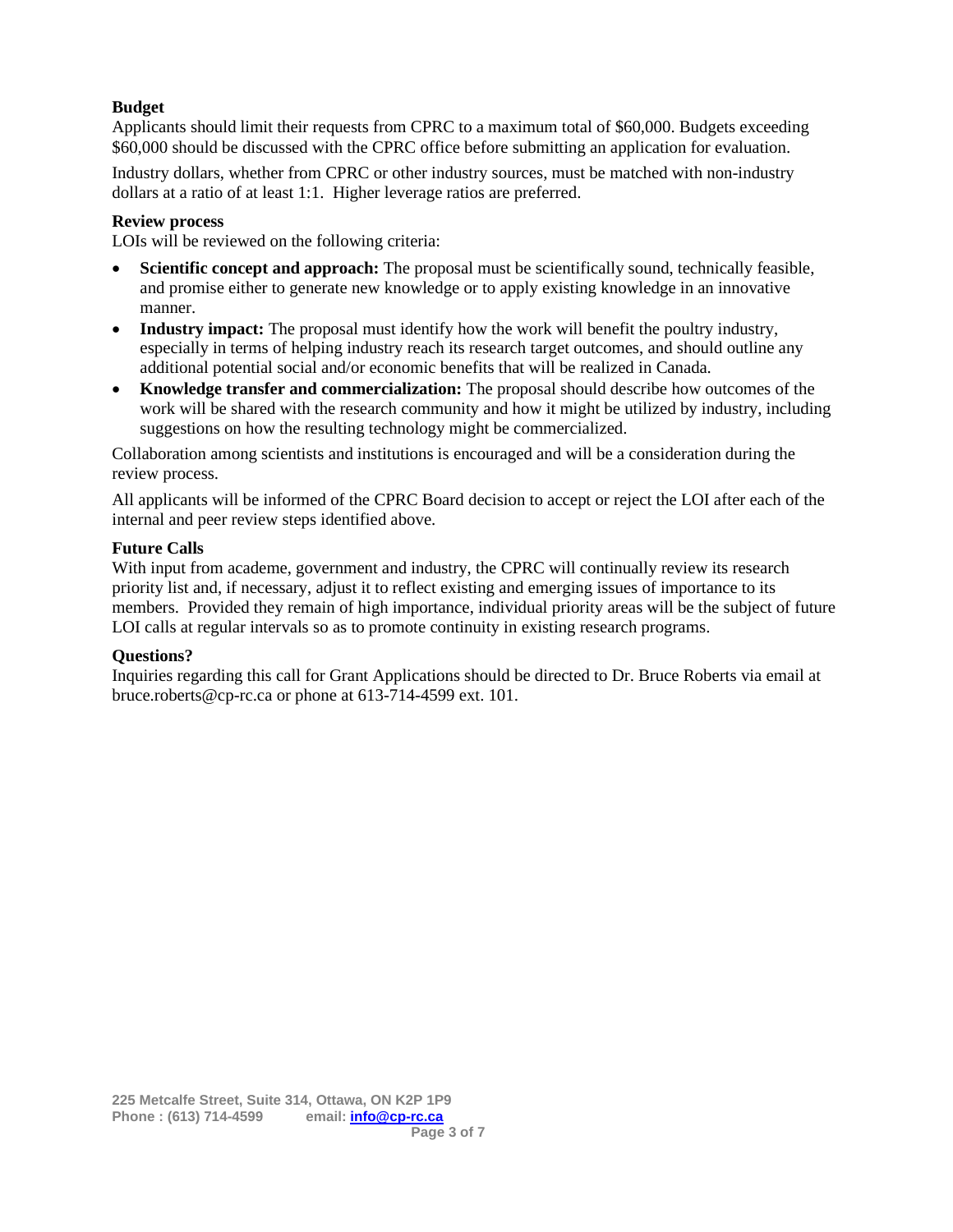# **CPRC MEMBER PRIORITY LISTS**

As additional information, please see the following research priority lists from each of the CPRC Members.

## **Canadian Hatching Egg Producers**

Ammonia and *Salmonella* Enteritidis (SE) reduction have been designated as top priorities by the CHEP Research Committee.

- 1. Production-based Research
	- a. Methods to increase fertility and number of saleable chicks
		- Differences in fertility and paid hatch
		- When is it most beneficial to add spiking roosters?
		- Research on new and emerging technology to assess on-farm, real-time fertility
- 2. Breeder Welfare
	- a. Ammonia Control
		- Developing more accurate methods to measure ammonia on-farm, and validating existing ammonia measurement equipment (such as the ammonia meters used by auditors)
		- Establishing baseline ammonia levels on the farm, and once a consistent methodology is established, have CHEP compile national data to inform decisions going forward
		- Validating benchmarks (such as those referenced in the code, or those determined as a result of on-farm baseline data), including the study of the impacts of different levels of ammonia concentration on the health and wellbeing of birds an humans in order to determine appropriate level(s) of ammonia to include in the animal care program as maximum thresholds depending on climate and temperature
		- Cost-effective methods to control ammonia
	- b. Density
	- c. Euthanasia
		- Methods for birds>3kg, including low atmospheric pressure stunning (LAPS) o Is LAPS practical for on farm application?
		- Efficient and quick way to euthanize breeder flocks in an emergency situation
	- d. Aggression
		- Feed energy and male aggression
		- Research linking specific genetic traits with male to female aggression
	- e. Early mortality of breeder hens (*E*. coli, staphylococci)
		- *E*. coli and staphylococci more likely to post peak mortality association
	- f. Physical alterations
		- Toe-trimming, beak trimming: ideal methods and timing for procedures
		- Cost-effective, practical management practices that can eliminate physical alterations
	- g. Transporting newly hatched chicks
		- Length of time that newly hatched chicks are sustained by the yolk sac
		- Effectiveness of hydration/nutrient products used prior to and during transit
	- h. Effects of vaccination programs on breeder welfare
		- Current status
		- Maximum thresholds how much is too much?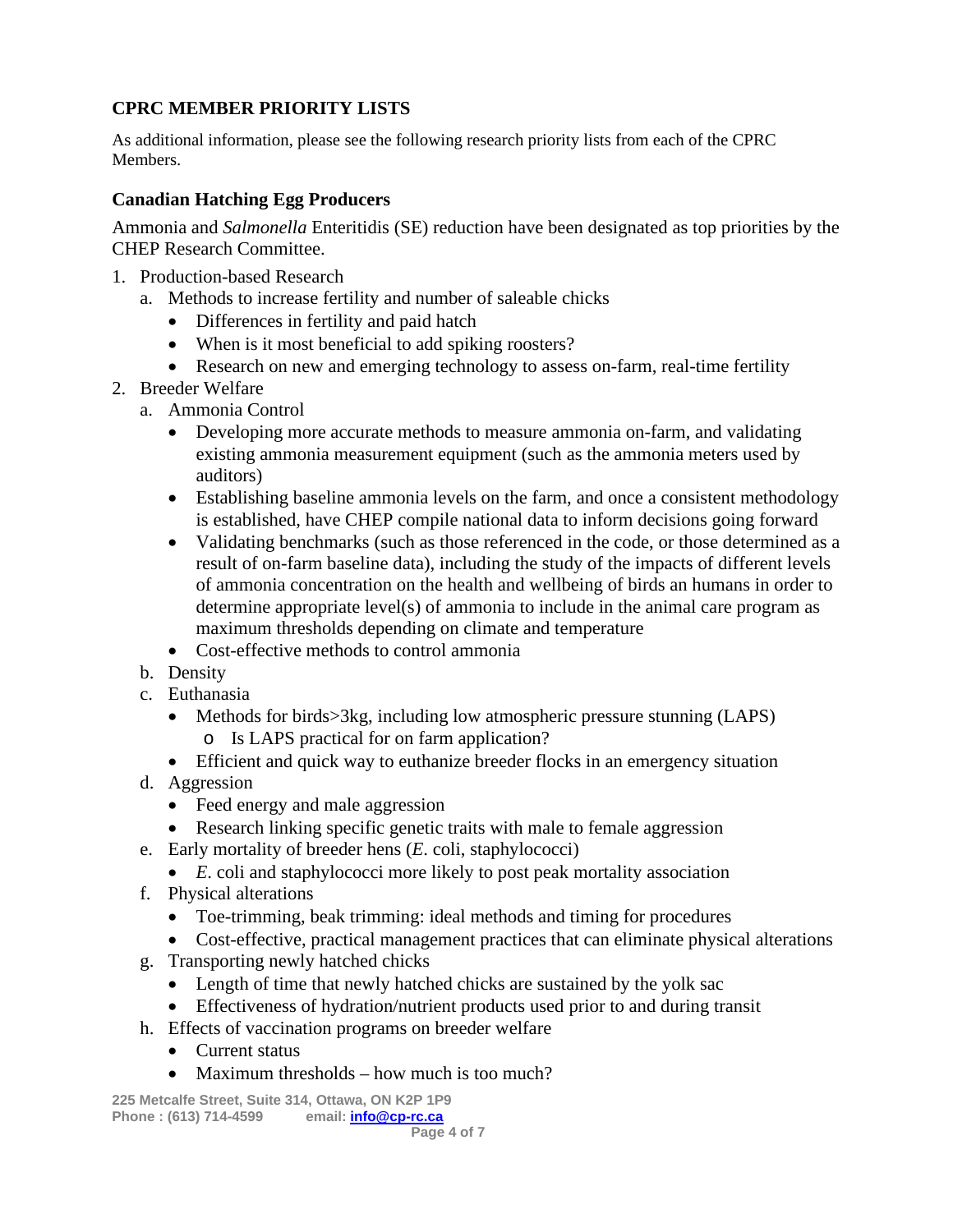- 3. Environmental Research
	- a. Effects of temperature control on egg handling and holding, and egg transfer vehicles, including egg sweating and links to rots after eggs leave the farm
	- b. Effects of lighting on broiler breeder production, fertility, and bird health
		- LED lighting long-term
		- Light intensity, spectrum, colour temperature  $(K)$
- 4. Poultry Health and Disease
	- a. Variant bronchitis-impact on breeder production and fertility
	- b. White chick syndrome
	- c. More efficient vaccination programs
	- d. Effect of probiotics
	- *e. Mycoplasma synoviae*
- **5.** Alternatives to antimicrobials
- 6. Control of Foodborne Pathogens/SE
	- a. Control of Salmonella by vaccination (methods and effectiveness)
		- Newer *Salmonella* vaccinations or supplemental adjuvants to improve vaccine efficacy
	- b. Sources of infection
		- What is transferred to the chick? How does egg incubation affect *Salmonella* cells?
	- c. Possible barn differences, what type of construction, material, insulation, volume of air, angle to the sun (infrared radiation)
	- d. Prevalence
	- e. Population density
	- f. Control of *Campylobacter* jejuni
	- g. On-farm strategies to reduce and prevent *Salmonella* while birds are in production
		- Reduce/prevent *Salmonella* via competitive exclusion (probiotics and antagonistic bacterial species for controlling foodborne pathogens)

# **Chicken Farmers of Canada**

- 1. Animal Health/AMU:
	- a. Development and evaluation of new vaccines for pathogens that have developed virulent resistant strains (e.g., Reovirus) and for serious production-limiting diseases of broiler chickens.
		- Evaluation of the efficacy of E.coli vaccinations in broilers
		- Further research effort into *Enterococcus cecorum* with a consideration for vaccine options or products to combat/prevent the organism in the barn.
		- Vaccine strategies for current infectious bursal disease strains
	- b. Develop and/or evaluate preventive treatment strategies (e.g., dietary, management)/effective alternatives to antibiotics (e.g., prebiotics, probiotics, oils etc.) to reduce the impact of the elimination of the preventive use of Category III antibiotics and to control serious pathogens (e.g., Necrotic Enteritis)
		- Management strategies to mitigate the impact of the absence of the preventive use of antibiotics (e.g., downtime, stocking density, barn sanitation, waterline sanitation, practical early litter moisture management for proper cocci cycling).
		- Optimal cleaning and disinfection for RWA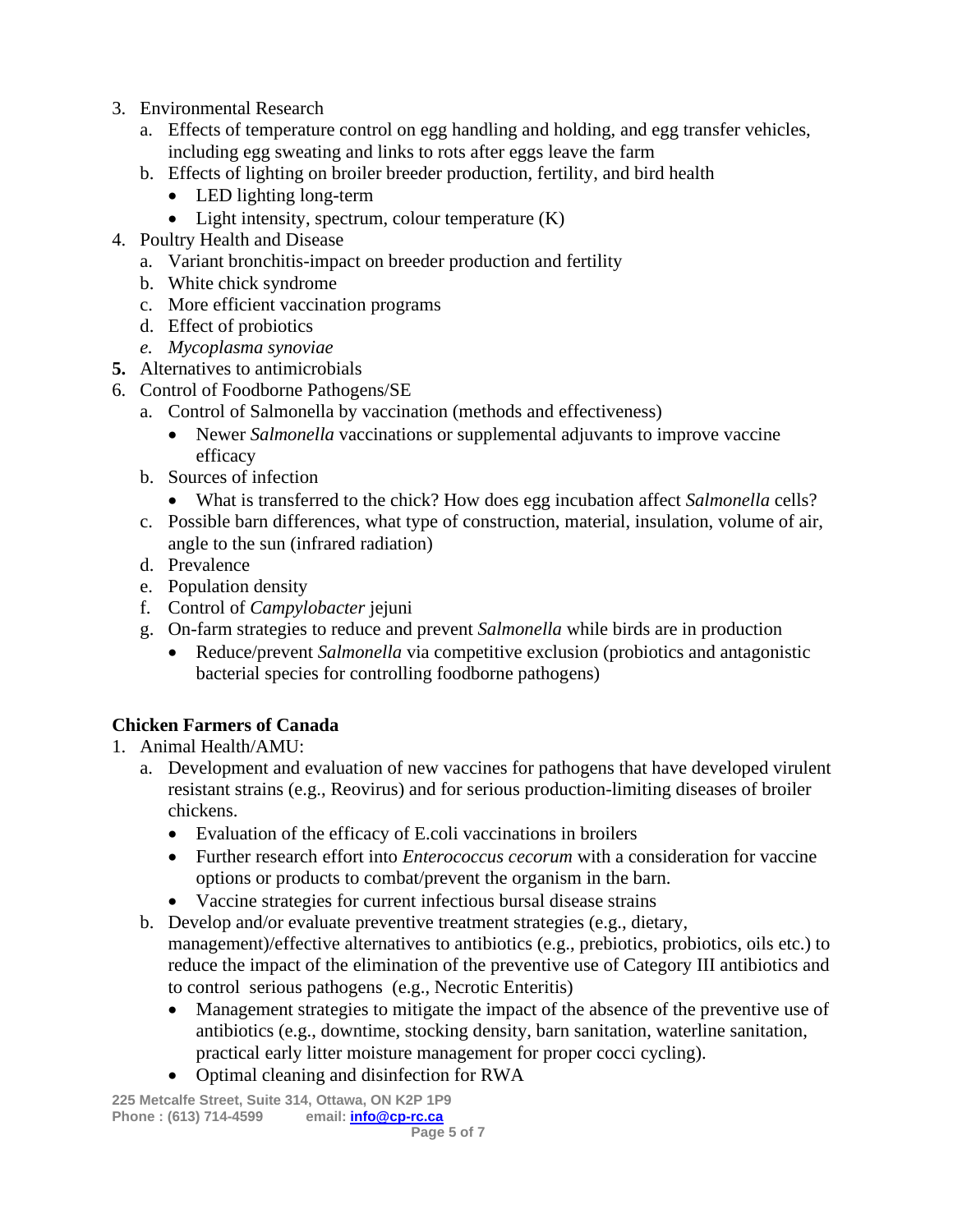- Monitoring the emergence or resurgence of pathogens or diseases following the gradual withdrawal of antibiotics
- Research on length of downtime required for it to be an effective form of barn sanitation**.**
- Impact of feed / feed ingredient texture on gut and overall health
- c. Development of tools for the rapid diagnosis of resistance to antibiotics and anticoccidials with emphasis on in-clinic tools
- d. Further study to understand sudden death/ flips and best management options to prevent/ reduce.
- 2. Chick Management
	- e. Impact of in-barn hatching on flock health and performance.
	- f. Study of nutritional supplements in ovo in broiler chickens with the objective of providing better immunity and resistance to pathogens after hatching.
	- g. Management strategies to mitigate runting/stunting syndrome (barn sanitation, brooding temp, downtime etc.)
- 3. Food Safety:
	- a. Examining the impact of management practices, beyond biosecurity, to reduce *Salmonella enteritidis* throughout the chicken value chain (e.g., organic acids, vaccines, downtime etc.).
	- h. On-farm control strategies to reduce the prevalence of Salmonella sp. and/or Campylobacter in broilers
	- i. Tools and technologies to make water quality systems more available and affordable.
	- j. Further research into preventative measures for darkling beetles and flies
	- b. Further research into cellulitis and other major reasons for condemnation
- 4. Animal Welfare:
	- a. Comparison of tools and their effectiveness in measuring environmental conditions (e.g., ammonia levels) in barns.
	- b. Development of indicators of thermal comfort and health of chickens based on environmental variables (temperature, relative humidity, air velocity and gaseous and particulate emissions) correlated to bird physiological, behavioral and production parameters.
	- c. Impact of lighting on bird health and welfare including research comparing the effect of LED lighting with that of incandescent lighting, factoring in the LUX difference.
	- d. Impact of stocking density on bird health and welfare (e.g., optimal stocking density for broilers) and as a management tool in flocks raised without the preventive use of antibiotics.
	- e. Research into the health and safety effects of alternative bedding materials (including peat moss) bird welfare in comparison to other bedding types with considerations given to and dust particle size.
	- f. Evaluation of the health and productivity of slow-growing broilers in comparison to conventional production with identical rations and environments
	- g. Further research into environmental enrichments/enhancements promoting animal welfare (e.g., bales of hay)
	- h. Mitigation strategies (vaccination, barn sanitation, health management programs) to help decrease condemnation levels at the processing plant.

### **5.** Sustainability: